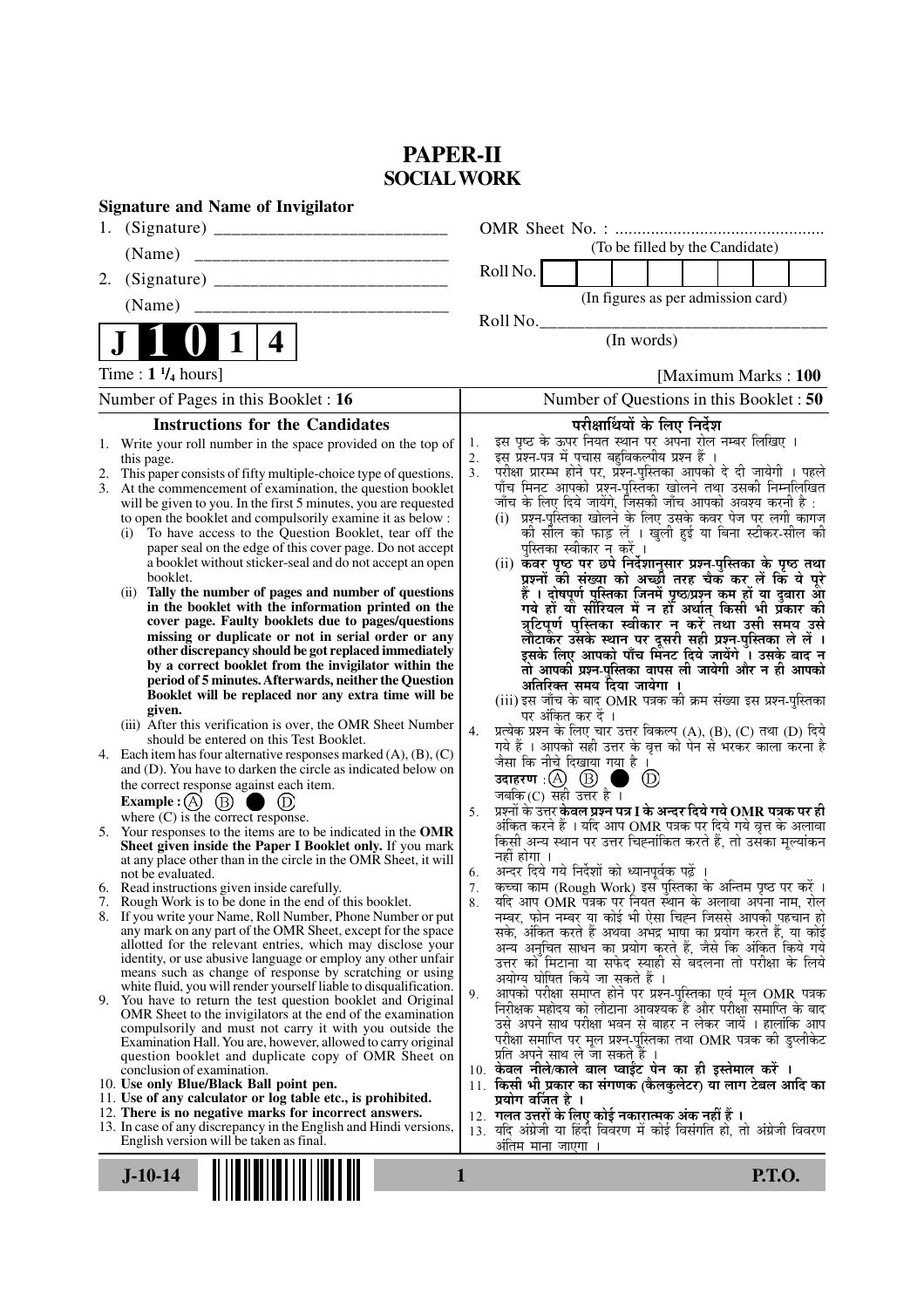# **SOCIAL WORK**

## **Paper – II**

- **Note :** This paper contains **fifty (50)** objective type questions of **two (2)** marks each. **All** questions are compulsory.
- **1.** Which is the nodal body for adoption of children in India ?
	- (A) NIPCCD
	- (B) CARA
	- (C) CSWB
	- (D) NCPCR
- **2.** The purging of repressed emotions to get relief is called
	- (A) Sublimation
	- (B) Ambivalence
	- (C) Catharsis
	- (D) Fixation
- **3.** The roadmap that guides the behaviour of the members of a society is
	- (A) Groups
	- (B) Culture
	- (C) Peers
	- (D) Religion
- **4.** Language of proximity is also known as
	- (A) Verbal Communication
	- (B) Non-verbal Communication
	- (C) Oral Communication
	- (D) Written Communication
- **5.** Which is not included in community sentiment ?
	- (A) Sense of dependence
	- (B) We-feeling
	- (C) Instability
	- (D) Role feeling

**Paper-II 2 J-10-14** 

- **6.** The funding agency formed for fundraising and distributing the funds is called
	- (A) Community Welfare Council
	- (B) Community Chest
	- (C) Neighbourhood Council
	- (D) Community Centre
- **7.** 'Social Distance Scale', was developed by
	- (A) Likert
	- (B) Thorndike
	- (C) Bogardus
	- (D) None of the above
- **8.** The process of transforming social policy into social service is \_\_\_\_\_\_.
	- (A) Social Welfare Administration
	- (B) Social Aid
	- (C) Social Media
	- (D) Social Justice
- **9.** The theory that is based on rewards and punishment is
	- (A) Trial and Error theory of learning
	- (B) Operant conditioning
	- (C) Social Learning theory
	- (D) Classical conditioning
- **10.** Who is known as the father of 'intelligence test' ?
	- (A) Bennett
	- (B) Gesell
	- (C) Villand
	- (D) Wechsler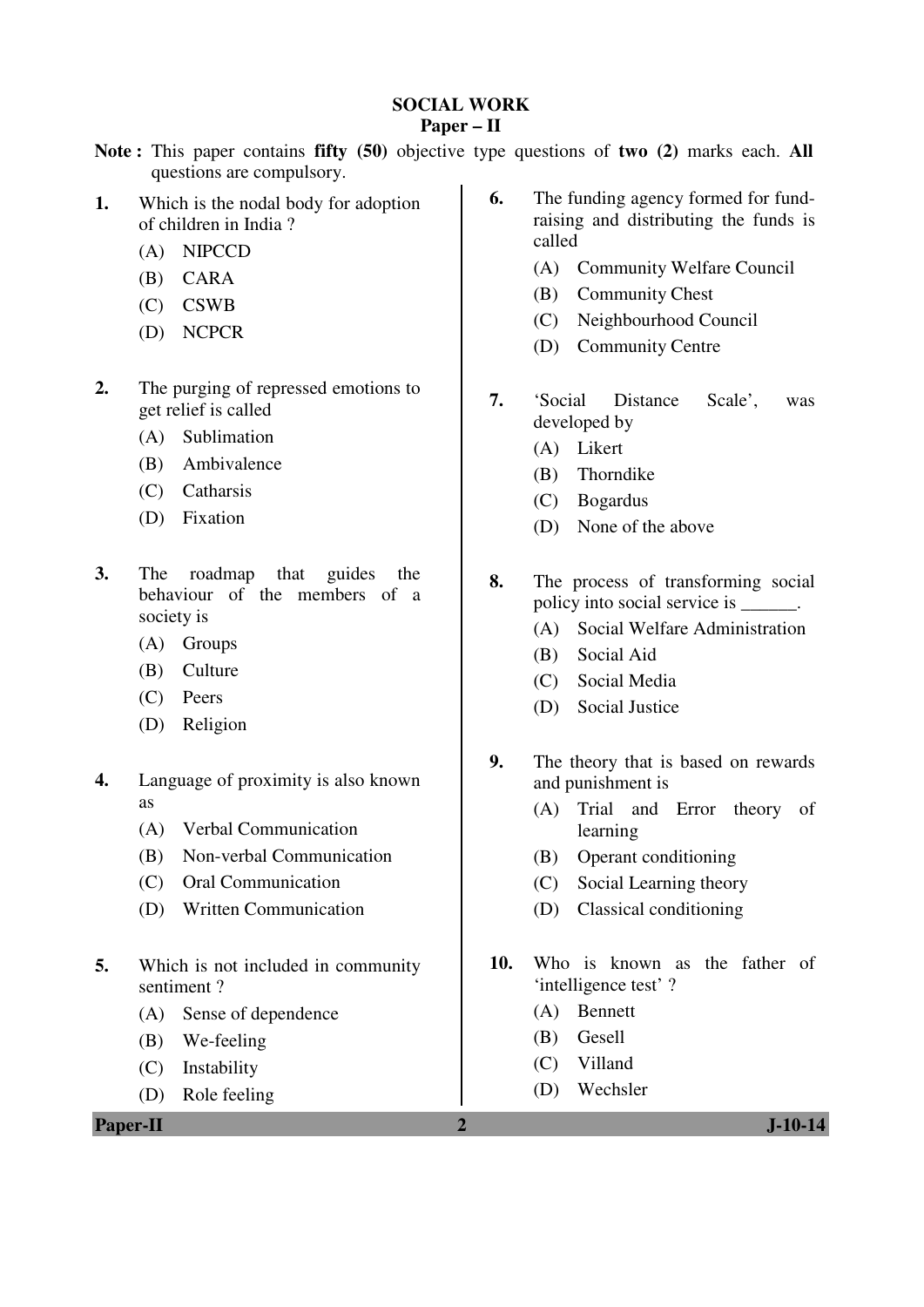# समाज कार्य

#### ¯ÖÏ¿®Ö¯Ö¡Ö **– II**

 $\hat{z}$ नर्देश : इस प्रश्नपत्र में पचास (50) बहु-विकल्पीय प्रश्न हैं । प्रत्येक प्रश्न के दो (2) अंक हैं । सभी प्रश्न अनिवार्य हैं ।

**6.** धन जुटाने तथा धन वितरण हेतु गठित निधियन

 $(A)$  सामुदायिक कल्याण परिषद्

एजेन्सी क्या कहलाती है ?

 $(B)$  सामुदायिक कोष

1. भारत में बच्चों को गोद लेने (या दत्तक-ग्रहण)

का केन्द्रीय निकाय कौन सा है ?

 $(A)$  एन.आइ.पी.सी.सी.डी.

(B) सी.ए.आर.ए.

| $J-10-14$ |                                                  | 3   | <b>Paper-II</b>                                 |
|-----------|--------------------------------------------------|-----|-------------------------------------------------|
|           | भूमिका की भावना<br>(D)                           |     | वैशलर<br>(D)                                    |
|           | अस्थायित्व<br>(C)                                |     | विलैण्ड<br>(C)                                  |
|           | हम की भावना<br>(B)                               |     | गेसल<br>(B)                                     |
|           | आश्रित होने की संवेदना<br>(A)                    |     | बैनेट<br>(A)                                    |
| 5.        | सामुदायिक भावना में क्या समाविष्ट नहीं होता है ? |     | है ?                                            |
|           |                                                  | 10. | 'बुद्धिमता परीक्षण' का जनक किसे माना जाता       |
|           | लिखित सम्प्रेषण<br>(D)                           |     |                                                 |
|           | मौखिक सम्प्रेषण<br>(C)                           |     | क्लासीकल या संस्थापित अनुकूलन<br>(D)            |
|           | अशाब्दिक सम्प्रेषण<br>(B)                        |     | सामाजिक अधिगम सिद्धांत<br>(C)                   |
|           | शाब्दिक सम्प्रेषण<br>(A)                         |     | क्रियाप्रसूत अनुकूलन<br>(B)                     |
| 4.        | सन्निकटता की भाषा को और क्या कहते हैं ?          |     | अधिगम का ट्रायल एण्ड एरर सिद्धांत<br>(A)        |
|           |                                                  |     | है ?                                            |
|           | धर्म<br>(D)                                      | 9.  | कौन सा सिद्धांत पुरस्कार तथा दंड पर आधारित      |
|           | समकक्ष व्यक्ति<br>(C)                            |     | सामाजिक न्याय<br>(D)                            |
|           | संस्कृति<br>(B)                                  |     | (C) सामाजिक मीडिया                              |
|           | (A)<br>समूह                                      |     | सामाजिक सहायता<br>(B)                           |
|           | करने वाला मानचित्र क्या है ?                     |     | (A) समाज कल्याण प्रशासन                         |
| 3.        | समाज के सदस्यों के व्यवहार का मार्गदर्शन         |     | करने की प्रक्रिया निम्नलिखित में से कौन सी है ? |
|           |                                                  | 8.  | सामाजिक नीति को समाज सेवा में रूपान्तरित        |
|           | स्थिरण<br>(D)                                    |     |                                                 |
|           | भाव-विरेचन<br>(C)                                |     | (D) उपर्युक्त में से कोई नहीं                   |
|           | द्वेधवृत्ति<br>(B)                               |     | बोगार्डस<br>(C)                                 |
|           | उदात्तीकरण<br>(A)                                |     | थोर्नडाइक<br>(B)                                |
|           | महसूस करने को क्या कहते हैं ?                    |     | लिकर्ट<br>(A)                                   |
| 2.        | दबी भावनाओं की अभिव्यक्ति से हल्कापन             | 7.  | 'सामाजिक दूरी पैमाना' किसने बनाया था ?          |
|           | एन.सी.पी.सी.आर.<br>(D)                           |     |                                                 |
|           | सी.एस.डब्ल्यू.बी.<br>(C)                         |     | सामुदायिक केन्द्र<br>(D)                        |
|           |                                                  |     | प्रतिवेश (अड़ोस-पड़ोस) परिषद्<br>(C)            |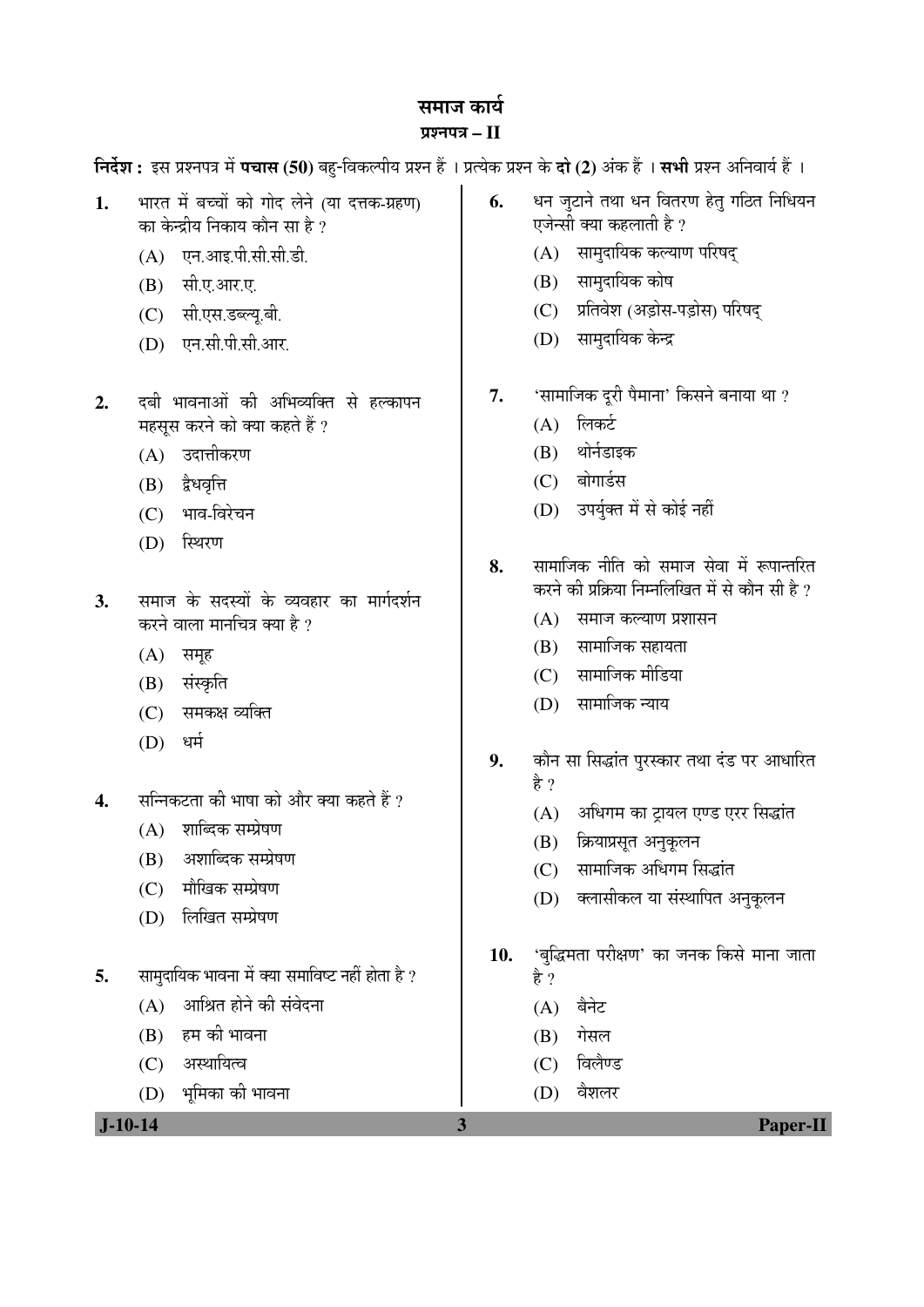- **11.** The theory which believes in exemplary punishment to discourage the offender from repeating his crime and sets an example for others to keep away from crime is called
	- (A) Deterrent theory
	- (B) Preventive theory
	- (C) Reformative theory
	- (D) Retributive theory
- **12.** Which of the following constitutional provisions prohibits employment of children below the age of 14 years in factories, mines or any other hazardous occupation \_\_\_\_\_\_\_
	- (A) Article 14
	- (B) Article 21
	- (C) Article 24
	- (D) Article 45
- **13.** The Human Rights Council meets at
	- (A) New York
	- (B) Vienna
	- (C) Geneva
	- (D) Paris
- **14.** The method that brings about adjustment in personal and social relationships is called
	- (A) Social casework
	- (B) Social adjustment
	- (C) Social group work
	- (D) Defence mechanism
- **15.** According to whom groups must solve two general problems – i.e. instrumental and socio-emotional, to maintain themselves
	- (A) Grace Coyle
	- (B) Charles Levy
	- (C) Clara A. Kaiser
	- (D) Robert Bales
- **16.** Probation is
	- (A) an escape from imprisonment
	- (B) a conditional suspension of sentence
	- (C) an institutional method of correction
	- (D) a life of freedom from any kind of control
- **17.** The three stages of social change i.e. theological, metaphysical and positive are postulated by
	- (A) Nikolai Mikhailovsky
	- (B) Sorokin
	- (C) Auguste Comte
	- (D) Herbert Spencer
- **18.** Which among the following is not a primary source of data collection ?
	- (A) Observation
	- (B) Questionnaire
	- (C) Interview
	- (D) Referral
- **19.** 'Situation approach' of leadership is also called as
	- (A) trait theory
	- (B) contingency theory
	- (C) ethical approach
	- (D) functional approach
- **20.** Every element has a known non-zero probability of being sampled and involves random selection at some point
	- (A) Probability sampling
	- (B) Non-probability sampling
	- (C) Both (A) and (B) are correct.
	- (D) None of the above
-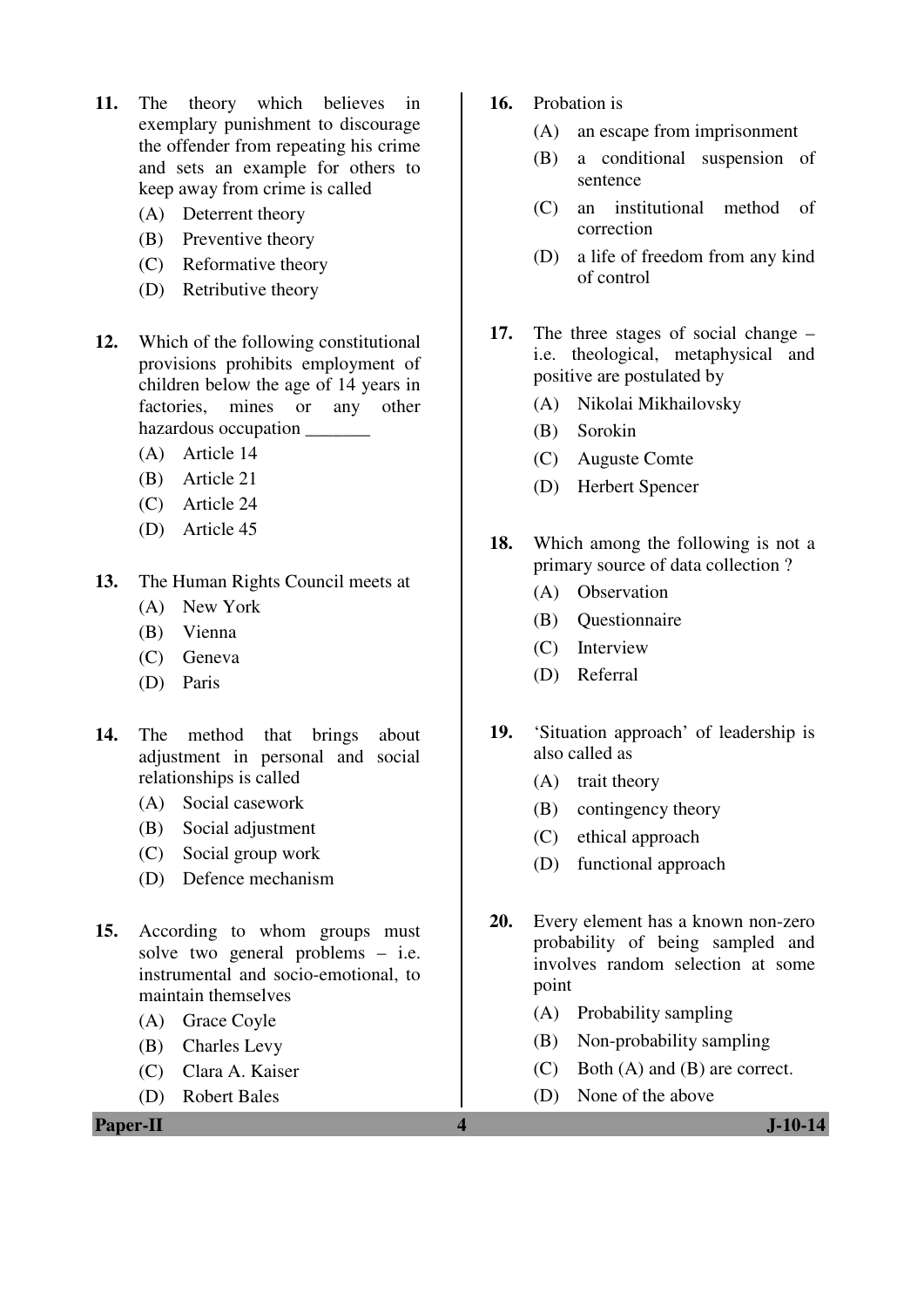- 11. कौन सा सिद्धांत अपराधी को अपना अपराध पन: करने से हतोत्साहित करने के लिये ˆ¤üÖÆü¸üÞÖ Ã¾Öºþ¯Ö ¤Óü›ü ´Öë ×¾Ö¿¾ÖÖÃÖ Ûú¸üŸÖÖ Æîü †Öî¸ü दूसरों को अपराध से दूर रखने के लिये उदाहरण स्थापित करता है ?
	- $(A)$  निवारणार्थ दंड सिद्धांत
	- (B) निरोधक सिद्धांत
	- (C) सुधारात्मक सिद्धांत
	- (D) प्रतिकारार्थ दंड सिद्धांत
- 12. निम्नलिखित में से कौन सा संवैधानिक प्रावधान कारखानों खदानों या किसी जोखिमपर्ण व्यवसाय में 14 वर्ष से कम आयु के बच्चों को नियोजित करना निषेध करता है ?
	- $(A)$  अनच्छेद 14
	- (B) अनुच्छेद 21
	- (C) अनुच्छेद 24
	- (D) अनुच्छेद 45
- 13. **मानवाधिकार परिषद् की बैठक कहाँ होती है**?
	- $(A)$  न्युयॉर्क
	- $(B)$  वीयेना
	- $(C)$  जिनेवा
	- (D) पेरीस
- 14. निम्नलिखित में से कौन सी पद्धति वैयक्तिक तथा सामाजिक सम्बन्धों में समायोजन लाती है ?
	- $(A)$  सामाजिक वैयक्तिक कार्य (केस वर्क)
	- (B) सामाजिक समायोजन
	- (C) सामाजिक समूह कार्य
	- (D) रक्षात्मक कार्यविधि
- 15. समहों को अपने आपको बनाए रखने के लिये सामान्य समस्याओं, अर्थात, करण कारक तथा समाज-संवेगात्मक को सुलझाना चाहिये, यह किसने कहा है ?
	- $(A)$  ग्रेस कॉयले
	- (B) चार्ल्स लेवी
	- (C) वलारा ए. केसर
	- (D) रॉबर्ट बेल्स

 **J-10-14 5 Paper-II**

- 16. परिवीक्षा क्या है ?
	- $(A)$  कारावास से छुटकारा
	- (B) दण्डादेश का प्रतिबन्धित निलम्बन
	- (C) सुधार की सांस्थानिक पद्धति
	- (D) किसी भी प्रकार के नियन्त्रण से मुक्ति का जीवन
- 17. सामाजिक परिवर्तन की तीन अवस्थाएँ यानि धर्मविज्ञानीय. अलौकिक और सकारात्मक किसके द्वारा अभिधारित की गई हैं ?
	- $(A)$  निकोलाय मिखेलॉव्स्की
	- (B) सोरोकिन
	- $(C)$  आगस्त काम्टे
	- (D) हर्बर्ट स्पैंसर
- 18. निम्नलिखित में से आँकडों के संकलन का प्राथमिक स्रोत कौन सा नहीं है ?
	- (A) अवलोकन
	- $(B)$  प्रश्नावली
	- $(C)$  साक्षात्कार
	- (D) रेफरल
- 19. नेतृत्व के 'स्थिति उपागम' का दुसरा नाम क्या है ?
	- (A) विशेषता (टेट) सिद्धांत
	- (B) आकस्मिकता सिद्धांत
	- (C) नैतिक उपागम
	- (D) प्रकार्यात्मक उपागम
- 20. प्रत्येक तत्त्व में प्रतिचयनित (या नमना देने) होने की शून्येतर संभाव्यता होती है और किसी एक बिन्दु पर यादच्छिक चयन किया जा सकता है ?
	- $(A)$  संभाव्यता प्रतिचयन
	- $(B)$  असंभाव्यता प्रतिचयन
	- $(C)$  A और B दोनों सही है
	- (D) उपर्युक्त में से कोई नहीं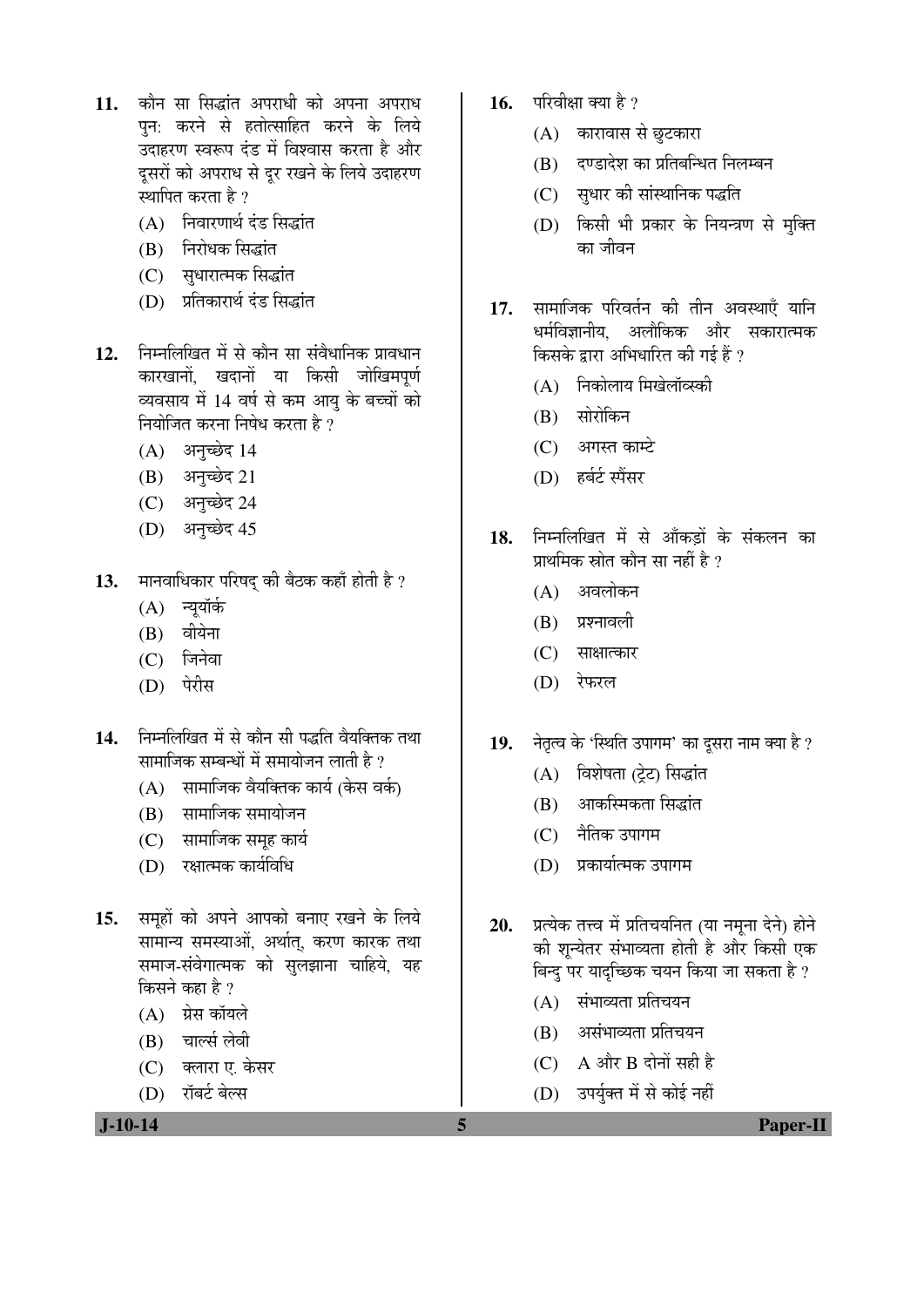- **21.** Confrontation focuses on one of the following :
	- (A) Similarity in the statements
	- (B) Congruence in the statements
	- (C) Discrepancies in the statements
	- (D) None of the above
- **22.** Cognitive needs of human beings are
	- (A) the need to develop abilities
	- (B) the need for symmetry order and beauty
	- (C) the need for security and freedom
	- (D) the need to know, to understand and explore
- **23.** The difference between Bhoodan and Gramdan is
	- (A) Bhoodan involves donation from individuals whereas Gramdan involves community action
	- (B) In Bhoodan individual ownership is retained whereas in Gramdan it is abolished
	- (C) In Bhoodan individuals are beneficiaries whereas in Gramdan the beneficiary is whole village community
	- (D) All the above
- **24.** The 'client-centered approach' is developed by
	- (A) Kurt Lewin
	- (B) Bandura
	- (C) Homans
	- (D) Carl Rogers
- **25.** The approach to make people 'whole', by encouraging them to shed their defences and unlock their potentials is known as
	- (A) Psychodynamic approach
	- (B) Systems approach
	- (C) Person-centred approach
	- (D) Gestalt approach
- **26.** The 'Task-Centered social work', has been developed by
	- (A) Reid and Eistein
	- (B) Conard
	- (C) Glenn
	- (D) Waldo
- **27.** Which of the following is not a feature of Standard Deviation
	- (A) It is the best measure of variation
	- (B) It is not much affected by fluctuations of sampling
	- (C) It gives more weightage to extreme values and less to those which are nearer the mean
	- (D) It is the measure for calculating combined standard deviation of two or more groups
- **28.** The disorder which limits food intake is
	- (A) Bipolar disorder
	- (B) Bulimia nervosa
	- (C) Binge eating disorder
	- (D) Anorexia nervosa
- **29.** The number of elements to be included in the study is
	- (A) Variable
	- (B) Hypothesis
	- (C) Sample size
	- (D) Universe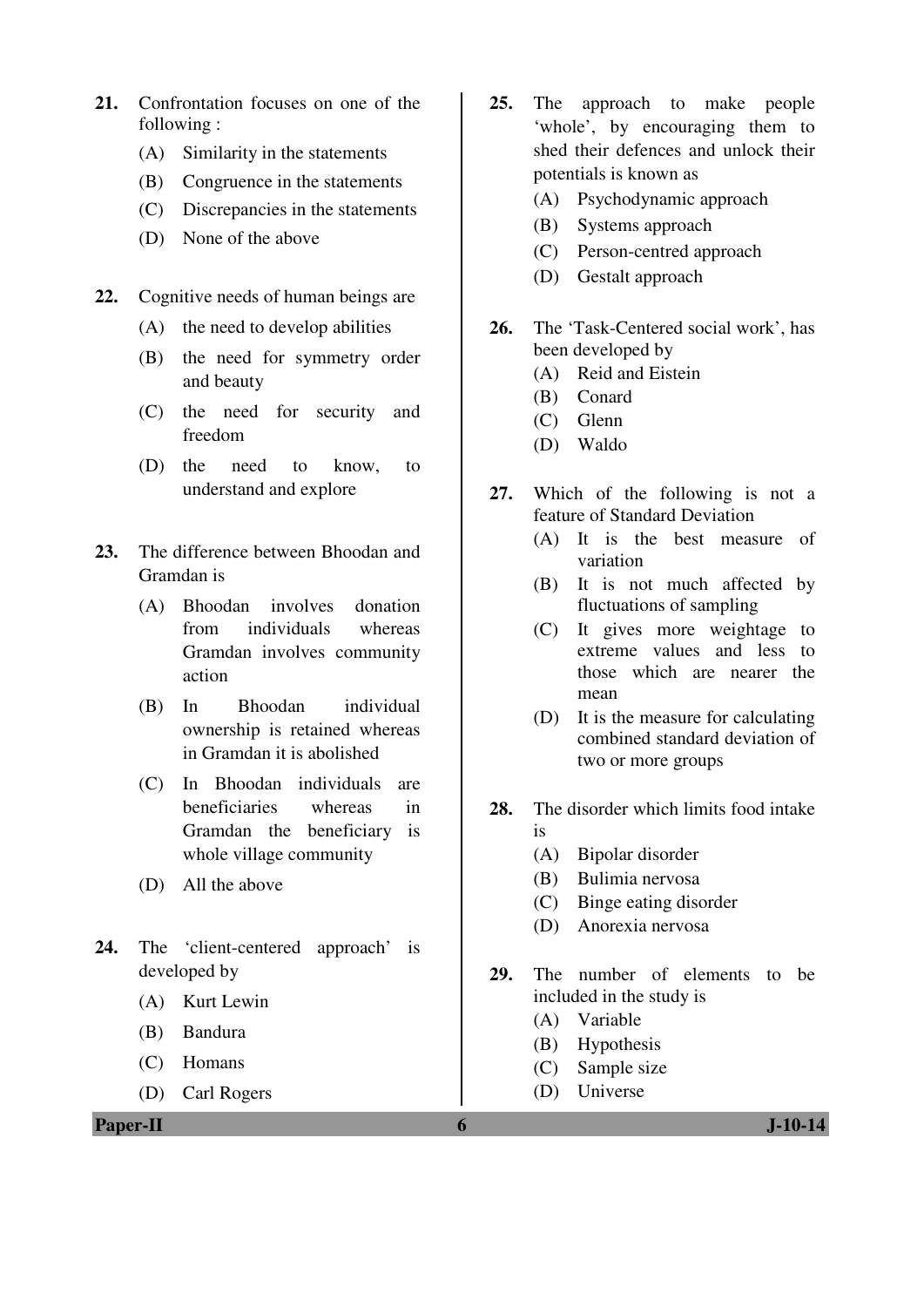- 21. प्रतिरोध निम्नलिखित में से किस पर संकेंदित होता है  $\gamma$ 
	- $(A)$  वक्तव्यों में समानता
	- (B) वक्तव्यों में संगति
	- (C) वक्तव्यों में विसंगति
	- (D) उपर्युक्त में से किसी पर नहीं
- 22. मानव की संज्ञानात्मक आवश्यकताएँ हैं
	- (A) योग्यताएँ विकसित करने की आवश्यकता
	- (B) सुडोलपन क्रम तथा सौन्दर्य की आवश्यकता
	- $(C)$  सुरक्षा तथा स्वतन्त्रता की आवश्यकता
	- (D) जानने. समझने तथा गवेषणा की आवश्यकता
- 23. भदान तथा ग्रामदान में अंतर
	- $(A)$  भदान में व्यक्तियों द्वारा दान निहित है जबकि ग्रामदान में सामुदायिक कार्य निहित $\overrightarrow{a}$ ।
	- (B) भदान में व्यक्तिगत स्वामित्व कायम रहता है जबकि ग्रामदान में यह समाप्त हो जाता है $\perp$
	- (C) भदान में व्यक्ति लाभार्थी होते हैं जबकि ग्रामदान में पुरा ग्राम समुदाय लाभार्थी होता है $\perp$
	- (D) उपर्युक्त सभी
- 24. लाभार्थी-केन्द्रित उपागम किसके द्रारा विकसित किया गया है $\overline{v}$ 
	- $(A)$  कुर्त लेविन
	- $(B)$  बंदुरा
	- $(C)$  होमंस
	- (D) कार्ल रोजर्स

- 25. लोगों को अपनी रक्षात्मक प्रतिक्रियाओं को त्यागने के लिये प्रोत्साहित करके और अपनी अंत:शक्तियों को प्रकट करके उन्हें 'सम्पूर्ण' बनाने का उपागम क्या कहलाता है ?
	- $(A)$  मनोगत्यात्मक उपागम
	- (B) व्यवस्थापरक उपागम
	- (C) व्यक्ति-केन्द्रित उपागम
	- (D) गेस्टाल्ट उपागम
- 26. 'कार्य-केन्द्रित समाज कार्य' किसके द्वारा विकसित किया गया है ?
	- $(A)$  रीड एवं स्टीन
	- $(B)$  कोनार्ड
	- $(C)$  ग्लेन
	- (D) वाल्डो
- 27. <u>मानक विचलन की विशेषता कौन सी नहीं है</u> ?
	- $(A)$  यह विचरण का श्रेष्ठ माप है ।
	- (B) यह प्रतिचयन के उतार-चढ़ावों द्वारा अधिक प्रभावित नहीं होता है ।
	- $(C)$  यह चरम मानों को ज्यादा भार देता है ओर जो माध्य के समीप हैं उन्हें कम भार देता है ।
	- (D) यह दो या ज्यादा समूहों के मिश्रित मानक विचलन का परिकलन करने का माप है $\perp$
- 28. आहार के अंतर्ग्रहण को सीमित कर देने वाली विकृति क्या कहलाती है ?
	- $(A)$  द्विध्रुवीय विकृति
	- $(B)$  क्षधातिशय नर्वोसा
	- (C) बिंज खाने की विकृति
	- (D) एनोरेक्सिया (क्षुधाल्पता) नर्वोसा
- 29. सर्वेक्षण हेत् अध्ययन में समाविष्ट किए जाने वाले तत्त्वों की संख्या है
	- $(A)$  चर
	- (B) परिकल्पना
	- (C) प्रतिदर्श का आकार
	- $(D)$  समष्टि
- **J-10-14 7 Paper-II**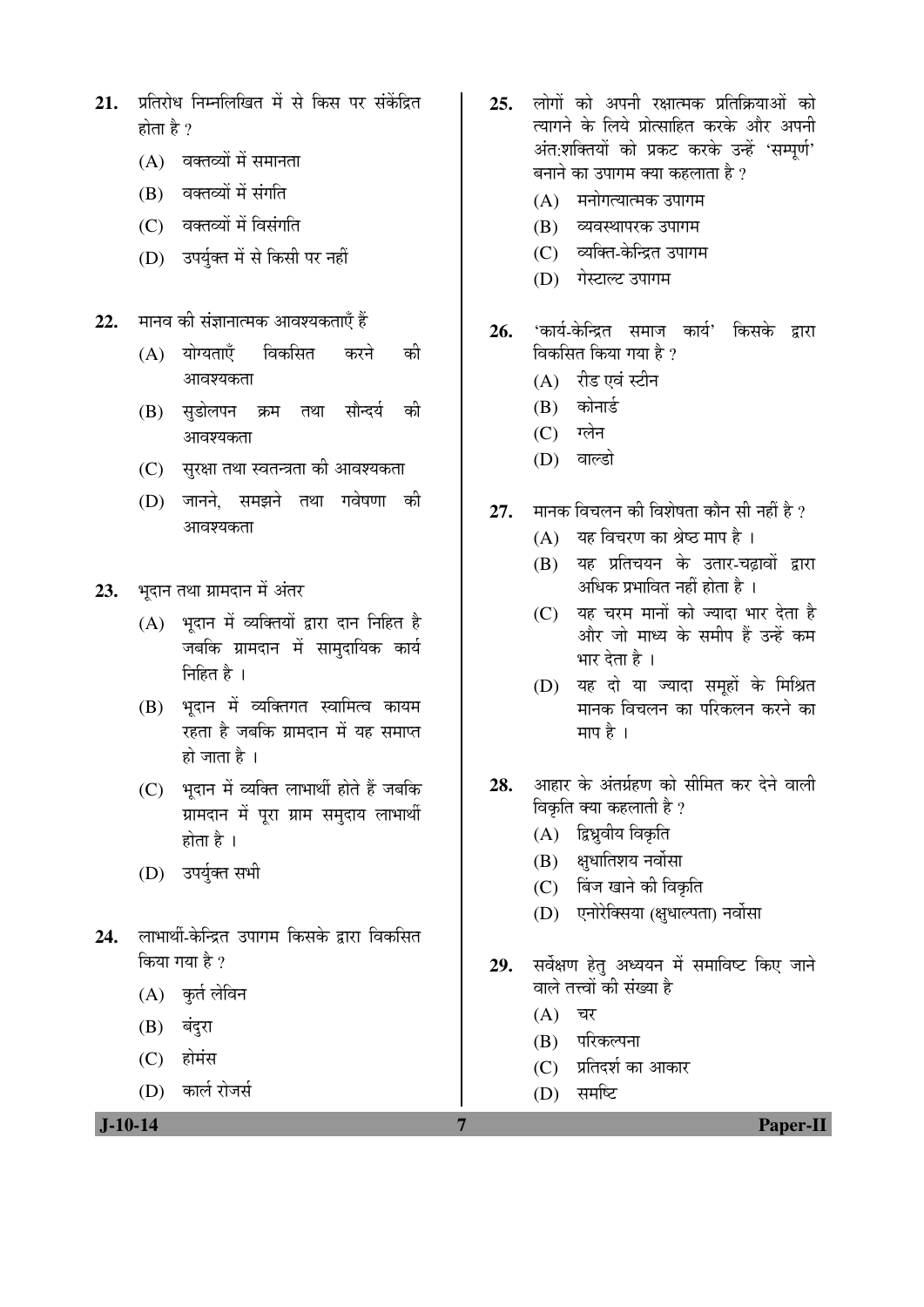- **30.** The scale in which numbers are used to rate the objects which have numerically equal distance are termed as
	- (A) Nominal scale
	- (B) Ordinal scale
	- (C) Interval scale
	- (D) Ratio scale
- **31.** Evaluation of clients' present problem the way he is experiencing is \_\_\_\_\_\_\_\_
	- (A) Etiological diagnosis
	- (B) Clinical diagnosis
	- (C) Dynamic diagnosis
	- (D) Social diagnosis
- **32.** Which is not the nature of community ?
	- (A) Geographical area
	- (B) Common ties
	- (C) Social interaction
	- (D) Individualism
- **33.** Arrange the following steps in relation to self-help groups in correct sequence :
	- 1. Lending, repayment and maintaining accounts and records
	- 2. Arranging regular meetings with the group.
	- 3. Identifying the area and forming a group of women with common interests.
	- 4. Training and capacity building for sustenance and empowerment
	- 5. Deciding on the amount for contribution and pooling the money.

#### **Codes :**

 (A) 4 3 2 5 1 (B) 5 4 3 2 1 (C) 3 2 5 1 4 (D) 2 3 4 1 5

- **34.** To study the consequences of psychoactive drug use the two variables are
	- (A) Social situation and family role
	- (B) Demand reduction and supply reduction of drugs
	- (C) Characteristics of the drug and characteristics of the user
	- (D) Marketing of drugs and role of drug mafias
- **35.** Which of the following is not true in relation to significance of NGOs role in mental health ?
	- (A) Gross scarcity of psychiatrists and other trained personnel.
	- (B) Availability of sufficient government funds for NGOs.
	- (C) Scarcity of cost-effective strategies and interventions.
	- (D) Lack of public awareness and social stigma attached
- **36.** Arrange the sequence of authorities in setting industrial disputes under Industrial Disputes Act.
	- 1. Board of Conciliation
	- 2. Works Committee
	- 3. Conciliation Officer
	- 4. Court of enquiry

#### **Codes :**

| (A) |         | 3              | $\overline{2}$ |  |
|-----|---------|----------------|----------------|--|
|     | (B) 2   | $\overline{3}$ | $\mathbf{1}$   |  |
|     | $(C)$ 2 | 4              | 3              |  |
|     | (D) 3   | $\mathbf{1}$   | 2              |  |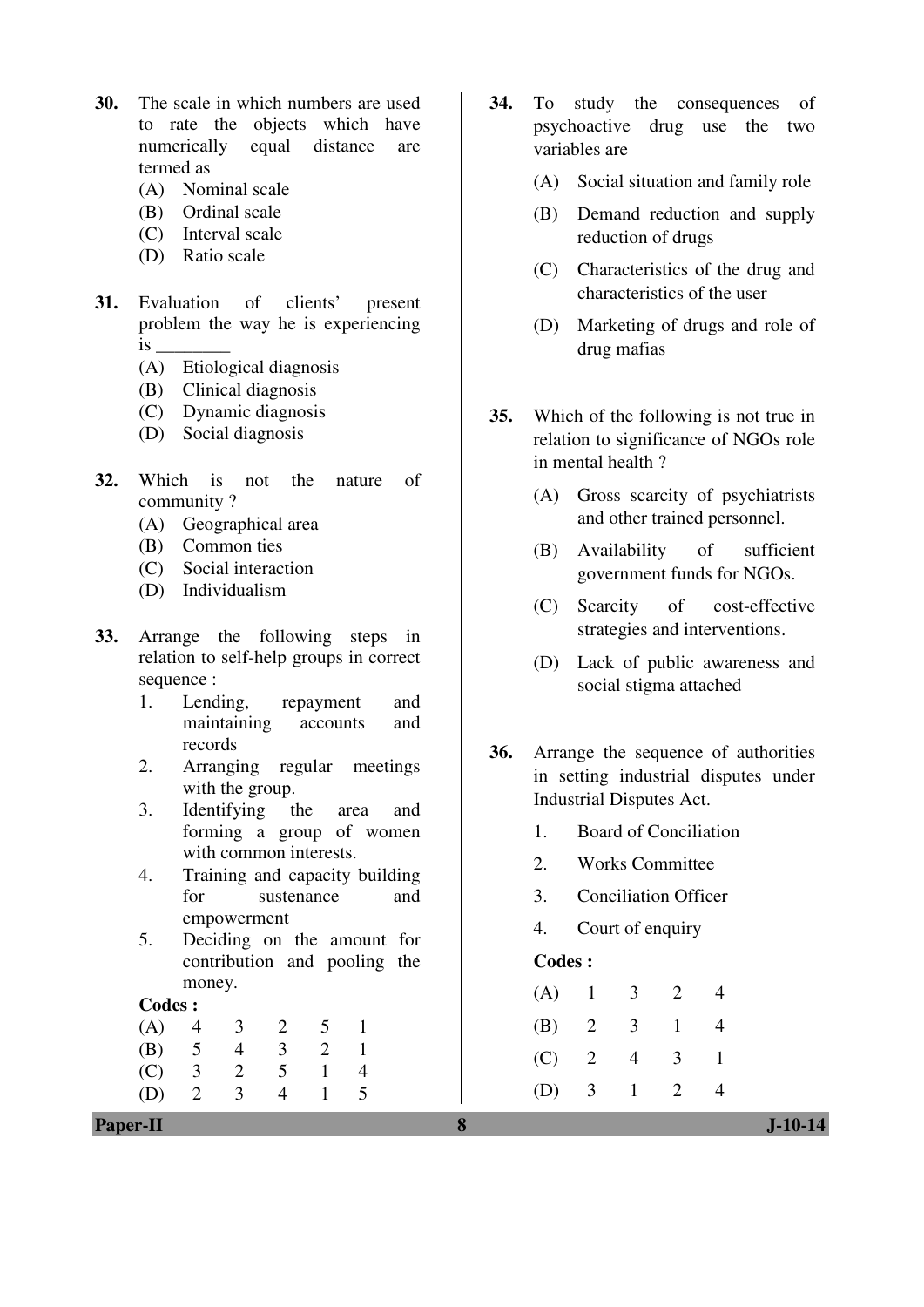- 30. जिन वस्तुओं की संख्यात्मक रूप से समान दुरी होती है उन्हें श्रेणीगत करने के लिये जिस मापनी या पैमाने में संख्याओं का उपयोग किया जाता है. उसे क्या कहते हैं ?
	- $(A)$  नामित मापनी
	- (B) क्रमसूचक मापनी
	- (C) अन्तराल मापनी
	- (D) अनुपात मापनी
- 31. लाभार्थियों की वर्तमान समस्या जिस प्रकार से वे उसका अनुभव कर रहे हैं, का मूल्यांकन क्या है ?
	- $(A)$  हेतुविज्ञानीय रोगनिदान
	- (B) चिकित्सात्मक रोगनिदान
	- (C) गत्यात्मक रोगनिदान
	- (D) सामाजिक रोगनिदान
- 32. समुदाय की प्रकृति क्या नहीं है ?
	- $(A)$  भौगोलिक क्षेत्र
	- (B) सर्वसामान्य सम्बन्ध
	- (C) सामाजिक अंत:क्रिया
	- (D) व्यक्तिवाद
- 33. स्वयं-सहायता समूहों के सम्बन्ध में निम्नलिखित को सही अनक्रम में व्यवस्थित कीजिये :
	- 1. उधार देना, भगतान और खाता एवं रिकॉर्ड बनाए रखना
	- 2. समूह के साथ नियमित सभाएँ आयोजित करना
	- 3. क्षेत्र की पहचान तथा सर्वसामान्य हितों के साथ महिलाओं का समह गठित करना
	- $4$  प्रतिपालन और सशक्तिकरण के लिये प्रशिक्षण और क्षमता निर्माण
	- $5$   $\,$  2011) योगदान के लिये राशि का फैसला करना तथा धन एकत्रित करना

कूट:

 (A) 4 3 2 5 1 (B) 5 4 3 2 1 (C) 3 2 5 1 4 (D) 2 3 4 1 5

- 34. ÞHHRAD औषध के प्रभावों का अध्ययन करने के लिये कौन से दो चरों का उपयोग करते हैं ?
	- (A) सामाजिक स्थिति तथा परिवार की भूमिका
	- $(B)$  मादक द्रव्यों की माँग में कमी तथा उसकी आपति में कमी
	- (C) मादक द्रव्यों की विशेषताएँ तथा उन्हें प्रयोग करने वाले की विशेषताएँ
	- (D) मादक द्रव्यों का विपणन और मादक द्रव्य माफिया की भूमिका
- 35. मानसिक स्वास्थ्य में एन जी ओ. या अलाभकारी संगठनों की भूमिका के महत्त्व के सम्बन्ध में निम्नलिखित में से कौन सा सत्य नहीं है ?
	- $(A)$  मनोचिकित्सकों तथा अन्य प्रशिक्षित कर्मियों की भारी कमी
	- (B) अलाभकारी संगठनों के लिये पर्याप्त सरकारी धन की उपलब्धता
	- $(C)$  लागत-प्रभावी रणनीतियों तथा हस्तक्षेपों की कमी
	- $(D)$  लोगों में जागरूकता का अभाव और उससे जुड़ा सामाजिक लांछन
- 36. औद्योगिक विवाद अधिनियम के अन्तर्गत ँ<br>औद्योगिक विवादों का निबटारा करने में प्राधिकारियों का अनुक्रम व्यवस्थित कीजिये :
	- 1. सलह बोर्ड
	- 2. संकर्म समिति
	- 3. सुलह अधिकारी
	- 4. कोर्ट ऑफ इनक्वॅरी

Ûæú™ü :

| (A)     |                         | 3            | $\overline{2}$ |  |
|---------|-------------------------|--------------|----------------|--|
| (B) 2   |                         | 3            | $\mathbf{1}$   |  |
| $(C)$ 2 |                         | 4            | 3              |  |
| (D)     | $\overline{\mathbf{3}}$ | $\mathbf{L}$ | 2              |  |

 **J-10-14 9 Paper-II**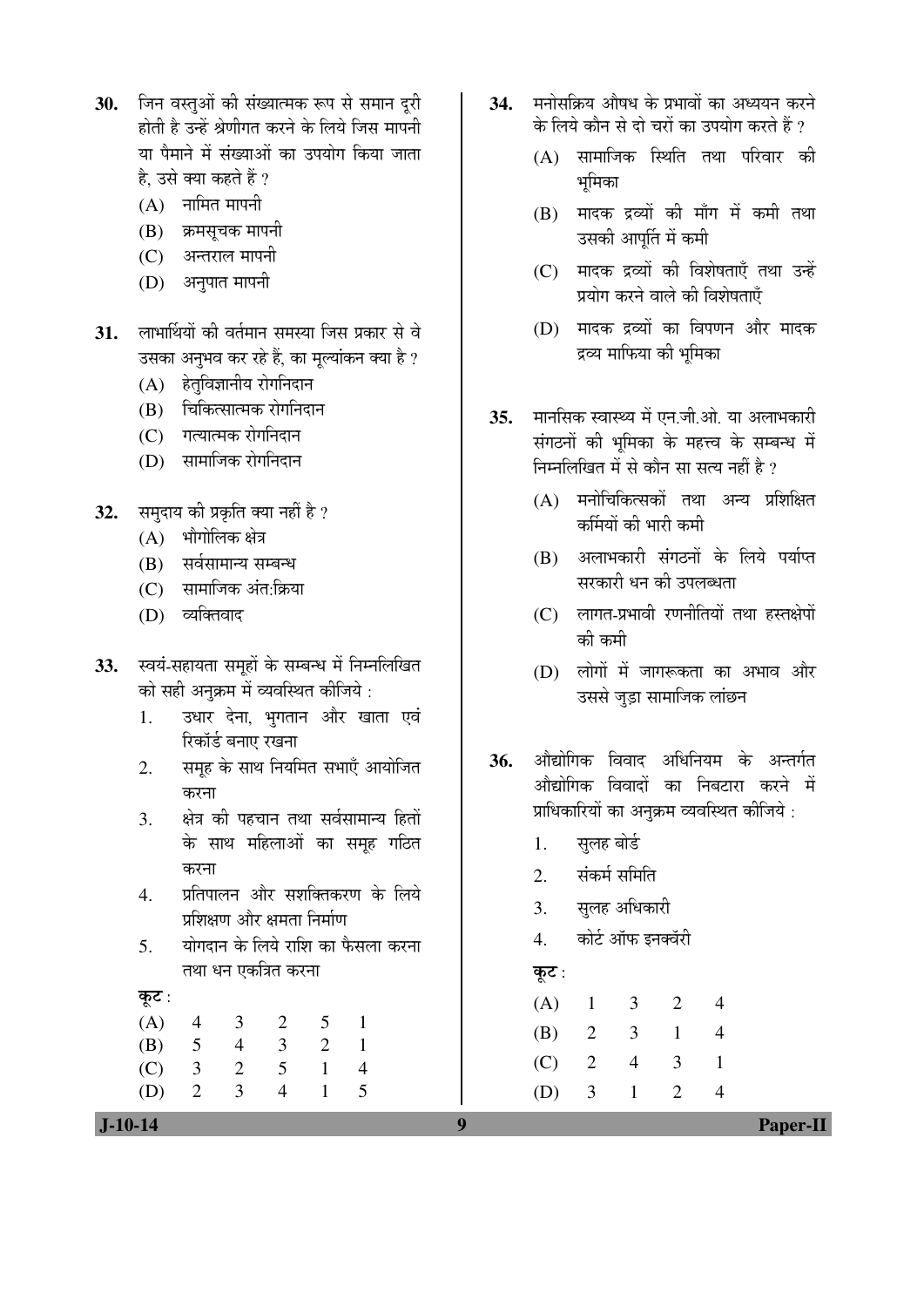- **37.** Which is the correct sequence in social case work process ?
	- (A) Intake, investigation, diagnosis, treatment
	- (B) Intake, diagnosis, investigation, treatment
	- (C) Intake, diagnosis, treatment, investigation
	- (D) Intake, investigation, treatment, diagnosis
- **38.** The sequential phases in a social action method are
	- I. Sensitization
	- II. Awareness Building
	- III. Mobilization
	- IV. Mass Action

**Codes :** 

- (A) I, II, III, IV
- (B) II, I, III, IV
- (C) III, I, II, IV
- (D) I, II, IV, III
- **39. Assertion (A) :** Psychosomatic problems are addressed by the case workers.
	- **Reason (R) :** Psychological aspects can have influence on the physical conditions of an individual.

#### **Codes :**

- (A) Both (A) and (R) are correct and (R) is the correct explanation of (A).
- (B) Both (A) and (R) are not correct.
- (C) Both (A) and (R) are correct, but (R) is not the correct explanation of (A).
- (D) (A) is correct, but  $(R)$  is not the correct explanation of (A).
- **40. Assertion (A) :** A scientific hypothesis is a proposed explanation of a phenomenon which still has to be rigorously tested.
	- **Reason (R) :** A working hypothesis is a provisionally accepted hypothesis proposed for validation.

#### **Codes :**

- (A) (A) is correct and  $(R)$  is wrong.
- (B) Both (A) and (R) are correct and (R) is the correct explanation of (A).
- (C) Both (A) and (R) are wrong.
- (D) Both (A) and (R) are correct, but (R) is not an explanation of (A).
- **41. Assertion (A) :** Tribal people live in a scattered habitation.
	- **Reason (R) :** Tribal society is relatively isolated when compared to other societies.

In the context of above two statements which one of the following is correct ?

### **Codes :**

- (A) Both (A) and (R) are correct.
- (B) Both (A) and (R) are not correct.
- $(C)$  (A) is correct, but  $(R)$  is not correct.
- (D) (A) is not correct, but  $(R)$  is correct.
- **42. Assertion (A) :** Recording in social group work is significant for achieving the objectives of the group.
	- **Reason (R) :** Records enable the worker to work out programmes and plan of action for future.

#### **Codes :**

- $(A)$   $(A)$  is correct and  $(R)$  is not correct.
- $(B)$  (A) is not correct and  $(R)$  is correct.
- (C) Both (A) and (R) are correct and (R) is the correct explanation of (A).
- (D) (A) and (R) are correct, but  $(R)$  is not the correct explanation of (A).

**Paper-II 10** J-10-14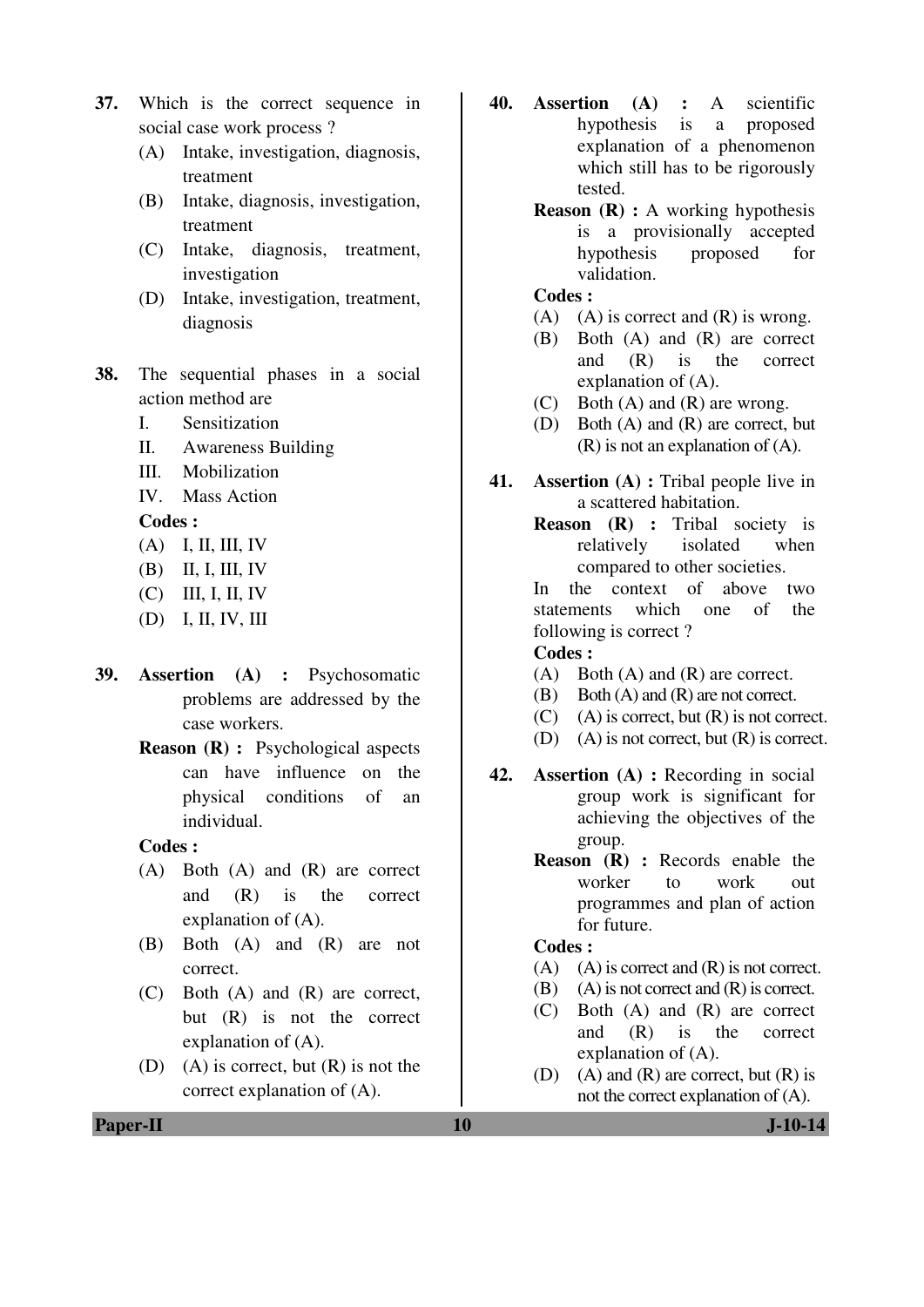- 37. सोशल केस वर्क प्रक्रिया को उचित कम में व्यवस्थित कीजिये $\, \cdot \,$ 
	- (A) अंत:ग्रहण, अनुसंधान, निदान, उपचार
	- (B) अंत:ग्रहण, निदान, अनसंधान, उपचार
	- (C) अंत:ग्रहण, निदान, उपचार, अनुसंधान
	- (D) अंत:ग्रहण, अनुसंधान, उपचार, निदान
- 38. समाज क्रिया पद्धति में आनुक्रमिक चरण क्या हो सकते हैं ?
	- I. संवेदनशील या सुग्राही बनाना
	- II. जागरूकता निर्माण
	- III. लामबंदी
	- $IV.$  जन कार्रवाई
	- कूट:
	- (A) I, II, III, IV
	- (B) II, I, III, IV
	- (C) III, I, II, IV
	- (D) I, II, IV, III
- **39. अभिकथन (A) :** मनोदैहिक समस्याओं के समाधान हेतु वैयक्तिक कार्यकर्ताओं द्वारा उन पर विचार किया जाता है ।
	- **कारण (R)** : व्यक्ति की शारीरिक दशाओं पर मनोवैज्ञानिक पहल् प्रभाव डाल सकते हैं $\frac{3}{5}$ ।
	- कूट:
	- $(A)$   $(A)$  और  $(R)$  दोनों सही हैं और  $(R)$ ,  $(A)$  की सही व्याख्या है।
	- $(B)$   $(A)$  और  $(R)$  दोनों सही नहीं हैं।
	- (C)  $(A)$  और  $(R)$  दोनों सही हैं, परन्तु  $(R)$ ,  $(A)$  की सही व्याख्या नहीं है।
	- (D) (A) सही है, परन्तु (R), (A) की सही व्याख्या नहीं है ।
- **40. अभिकथन (A) : वैज्ञा**निक परिकल्पना परिघटना की प्रस्तावित व्याख्या है. जिसका अभी भी कडाई से परीक्षण करना है ।
	- **कारण (R)** : कार्यकारी परिकल्पना अन्तरिम रूप से स्वीकृत परिकल्पना है, जिसे आगे और शोध के लिये प्रस्तावित किया गया है $\perp$
	- कूट :
	- (A)  $(A)$  सही है और (R) गलत है।
	- $(B)$   $(A)$  और  $(R)$  दोनों सही हैं, और  $(R)$ ,  $(A)$  की सही व्याख्या है।
	- (C)  $(A)$  और  $(R)$  दोनों गलत हैं।
	- (D)  $(A)$  और  $(R)$  दोनों सही हैं, परन्तु  $(R)$ ,  $(A)$  की व्याख्या नहीं है।
- **41. अभिकथन (A) :** जनजातीय लोग बिखरे या छितरे हुए निवास स्थानों में रहते हैं । **कारण (R)** : अन्य समाजों की तलना में जनजातीय समाज विलग है । उपर्युक्त दो कथनों के संदर्भ में निम्नलिखित कटों में से कौन सा सही है ? कूट:  $(A)$   $(A)$  और  $(R)$  दोनों सही हैं।  $(B)$   $(A)$  और  $(R)$  दोनों सही नहीं हैं । (C)  $(A)$  सही है, परन्त $(R)$  सही नहीं है। (D) (A) सही नहीं है, परन्तु (R) सही है।
- **42. अभिकथन (A) :** समह के उद्देश्यों को प्राप्त करने के लिये सामाजिक समूह कार्य में रिकॉर्डिंग महत्त्वपूर्ण होती है ।
	- **कारण (R)** : रिकॉर्डस कर्मकार को भविष्य के लिये कार्यक्रम तैयार करने तथा कार्य योजना बनाने के लिये सक्षम बनाते हैं ।
	- कूट:
	- (A)  $(A)$  सही है और (R) सही नहीं है।
	- $(B)$   $(A)$  सही नहीं है और  $(R)$  सही है ।
	- (C)  $(A)$  और  $(R)$  दोनों सही हैं और  $(R)$ , (A) की सही व्याख्या है ।
	- (D)  $(A)$  और  $(R)$  दोनों सही हैं, परन्त  $(R)$ , (A) की सही व्याख्या नहीं है)।

 **J-10-14 11 Paper-II**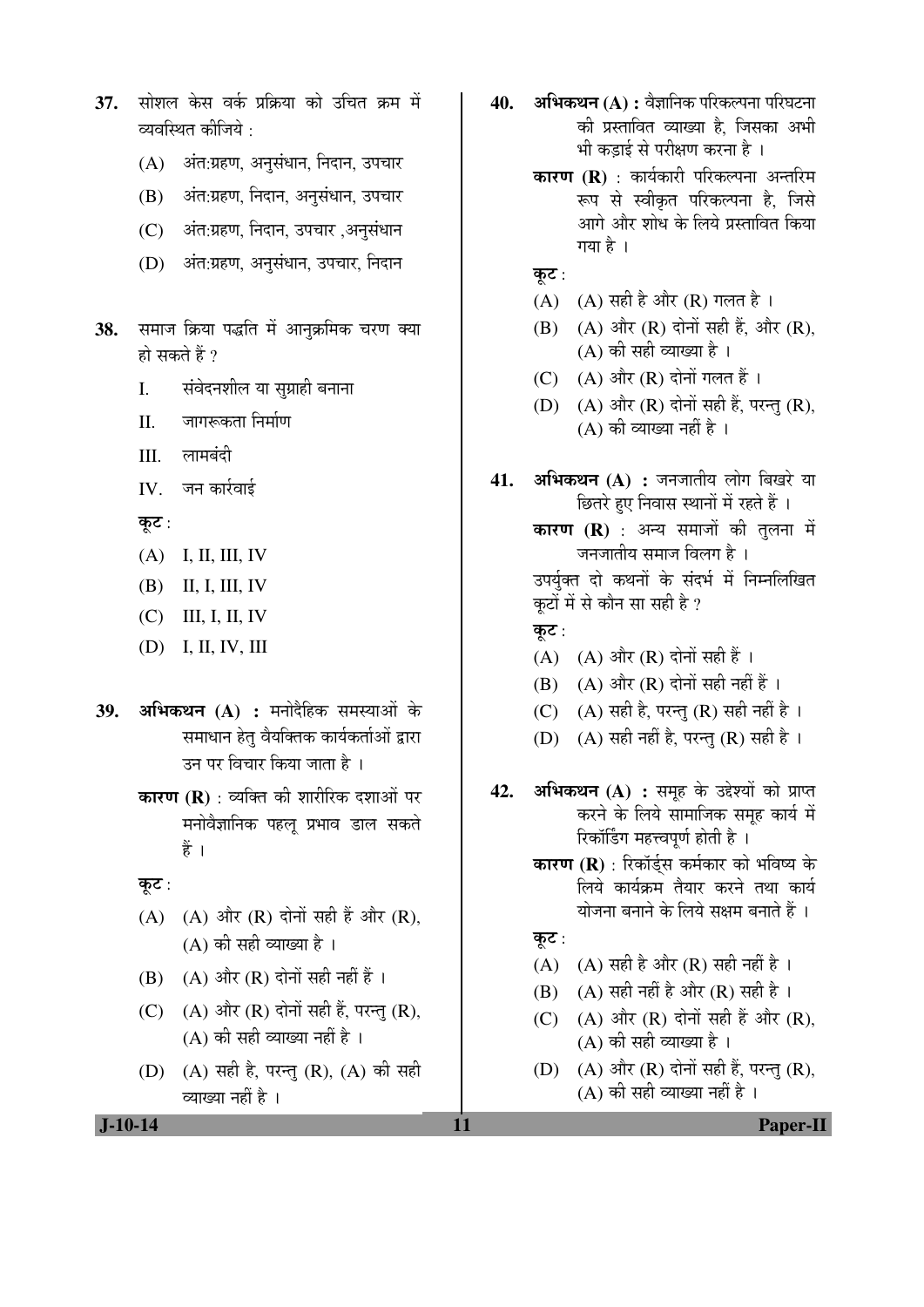**43.** Match the following items given in List  $-$  I with the items given in  $List - II:$ 

|     | $List-I$                                                                  |                |                                        |                                  |                | List - II |             |  |
|-----|---------------------------------------------------------------------------|----------------|----------------------------------------|----------------------------------|----------------|-----------|-------------|--|
|     | а.                                                                        |                | Provision for just 1. Article          |                                  |                |           |             |  |
|     |                                                                           | and            |                                        | humane                           |                | 40        |             |  |
|     |                                                                           |                | conditions of work                     |                                  |                |           |             |  |
|     |                                                                           | and            |                                        | maternity                        |                |           |             |  |
|     |                                                                           | relief         |                                        |                                  |                |           |             |  |
|     |                                                                           |                | b. Right to work, 2. Article           |                                  |                |           |             |  |
|     |                                                                           | education      | public assistance                      | and                              |                | 41        |             |  |
|     |                                                                           |                | in certain cases                       |                                  |                |           |             |  |
|     |                                                                           |                | c. Living wages etc. 3.                |                                  |                |           | Article     |  |
|     |                                                                           |                | for workers                            |                                  |                | 42        |             |  |
|     |                                                                           |                | d. Organisation of 4.                  |                                  |                | 43        | Article     |  |
|     |                                                                           | <b>Codes:</b>  | <b>Village Panchayats</b>              |                                  |                |           |             |  |
|     |                                                                           |                |                                        |                                  | d              |           |             |  |
|     |                                                                           | a              | $\mathbf b$<br>$\overline{\mathbf{3}}$ | $\mathbf c$<br>$\overline{2}$    | $\overline{4}$ |           |             |  |
|     |                                                                           | $(A)$ 1        | $\mathbf{1}$                           | $\overline{4}$                   | $\overline{2}$ |           |             |  |
|     |                                                                           | $(B)$ 3        |                                        |                                  | $\mathbf{1}$   |           |             |  |
|     |                                                                           | $(C)$ 3        | $\overline{2}$                         | $\overline{4}$<br>$\overline{4}$ | $\overline{2}$ |           |             |  |
|     |                                                                           | $(D)$ 1        | 3                                      |                                  |                |           |             |  |
| 44. |                                                                           |                |                                        |                                  |                |           |             |  |
|     | Match the following and select the<br>answer from the codes given below : |                |                                        |                                  |                |           |             |  |
|     |                                                                           |                | $List-I$                               |                                  |                |           | $List - II$ |  |
|     |                                                                           | Act            | a. The Minimum Wages 1. 1926           |                                  |                |           |             |  |
|     |                                                                           |                | b. The Maternity                       |                                  |                | 2.        | 1951        |  |
|     |                                                                           |                | Benefit Act                            |                                  |                |           |             |  |
|     |                                                                           |                | c. The Plantation Act 3.               |                                  |                |           | 1948        |  |
|     | d.                                                                        |                | The Trade Unions 4.                    |                                  |                |           | 1961        |  |
|     |                                                                           | Act            |                                        |                                  |                |           |             |  |
|     |                                                                           | <b>Codes:</b>  |                                        |                                  |                |           |             |  |
|     |                                                                           | a              | b                                      | c                                | d              |           |             |  |
|     | (A)                                                                       | $\overline{c}$ | $\overline{\mathcal{L}}$               | $\mathbf{1}$                     | 3              |           |             |  |
|     | (B)                                                                       | 3              | $\overline{4}$                         | 2                                | $\mathbf{1}$   |           |             |  |
|     | (C)                                                                       | $\mathbf{1}$   | 3                                      | $\overline{\mathcal{L}}$         | $\overline{2}$ |           |             |  |
|     | (D)                                                                       | $\overline{4}$ | 3                                      | $\overline{2}$                   | $\mathbf{1}$   |           |             |  |

| 45. |                      | Which among the following is |  |
|-----|----------------------|------------------------------|--|
|     | wrongly matched?     |                              |  |
|     | 1. AITUC             | <b>CPM</b>                   |  |
|     | 2. INTUC             | Congress                     |  |
|     | 3. BMS               | <b>BJP</b>                   |  |
|     | 4. CITU              | <b>CPI</b>                   |  |
|     | Codes :              |                              |  |
|     | $(A)$ 1, 2 and 3     |                              |  |
|     | (B) 2, 3 and 4       |                              |  |
|     | $(C)$ 1 and 4 only   |                              |  |
|     | (D) $2$ and $3$ only |                              |  |

Read the passage given below and answer the following questions as per the understanding of the passage (Question Nos. **46** to **50**) :

The historical nature of gender-based violence confirms that it is not an unfortunate aberration but systematically entrenched in culture and society, reinforced and powered by patriarchy. Violence against women maintains the structures of gender oppression; be it carried out by individuals in private and/or by institutional forces in the public sphere. Families, communities, and social, legal and civic institutions may covertly and overtly endorse it. Whilst violence commands greater attention and fear; sexism and misogyny do their share to shape inequality, by defining and upholding restrictive gender norms.

 Patriarchy is about the social relations of power between men and women, women and women, and men and men. It is a system for maintaining class, gender, racial and heterosexual privilege and the status quo of power – relying both on crude forms of oppression, like violence; and subtle ones, like laws; to perpetuate inequality. Patriarchal beliefs of male, heterosexual dominance lie at the root of gender-based violence.

**Paper-II 12 J-10-14**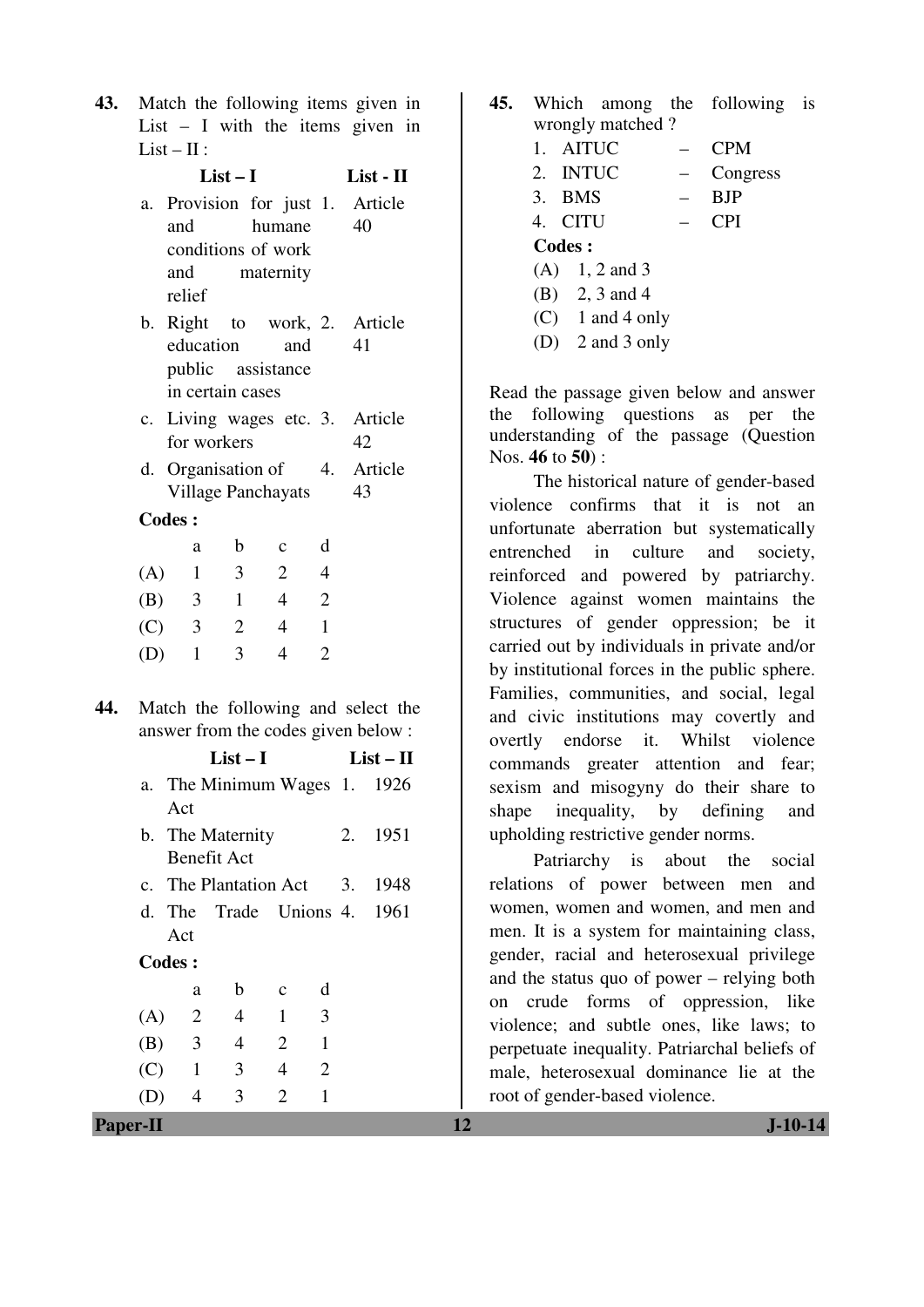43. सूची – I में दी मदों को सूची – II में दी मदों के साथ सुमेलित कीजिये :

> ÃÖæ"Öß **– I** ÃÖæ"Öß **– II**  a. कार्य की न्यायोचित तथा 1. अनुच्छेद-40 मानवीय स्थितियाँ तथा मातृ हितलाभ का प्रावधान b. कार्य का अधिकार, 2. शिक्षा का अधिकार और कछ मामलों में सार्वजनिक सहायता का आधिकार अनुच्छेद-41 c. कर्मकारों के लिये जीवन 3. अनुच्छेद-42 <u>निर्वाह मजदूरी इत्यादि</u> d. ग्राम पंचायतों का संगठन 4. अनुच्छेद-43

कूट :

|     | a | b | $\mathbf c$ |                             |
|-----|---|---|-------------|-----------------------------|
| (A) | 1 | 3 | 2           |                             |
| (B) | 3 | I | 4           | 2                           |
| (C) | 3 | 2 | 4           |                             |
| (D) | 1 | 3 | 4           | $\mathcal{D}_{\mathcal{L}}$ |

**44.** निम्नलिखित का मिलान कीजिये और नीचे दिए कूटों से अपने उत्तर का चयन कीजिये :

ÃÖæ"Öß **– I** ÃÖæ"Öß **– II**  a. न्यूनतम मजदूरी अधिनियम $1. 1926$ b. प्रसूति प्रसुविधा अधिनियम 2. 1951 c. ²ÖÖÝÖÖ®Ö †×¬Ö×®ÖµÖ´Ö 3. 1948 d. व्यवसाय संघ अधिनियम 4. 1961 कूट : a b c d (A) 2 4 1 3 (B) 3 4 2 1 (C) 1 3 4 2

(D) 4 3 2 1

45. निम्नलिखित में कौन सा युग्म गलत मेलित किया गया है ? 1. ए.आई.टी.यू.सी. – सी.पी.एम. 2. आई.एन.टी.यू.सी. – काँग्रेस 3. बी.एम.एस. – बी.जे.पी. 4. सी.आई.टी.यू. – सी.पी.आई. कूट :  $(A)$  1, 2 और 3  $(B)$  2, 3 और 4  $(C)$  केवल 1 और 4

(D) केवल 2 और 3

नीचे दिए गए परिच्छेद को पढ़िए और परिच्छेद के बारे में अपनी समझ के आधार पर निम्नलिखित प्रश्नों (46 से **50**) का उत्तर दीजिए :

<u>जेंडर आधारित हिंसा की एतिहासिक प्रकृति</u> इसकी पष्टि करती है कि यह दर्भाग्यपर्ण मतिभ्रंश नहीं है परन्तु संस्कृति और समाज में व्यवस्थित रूप से बद्धमूल है, और पितृसत्ता द्वारा पुनर्बलित तथा शक्ति प्राप्त करती है । स्त्रियों के विरुद्ध हिंसा जेंडर उत्पीडन की संरचनाओं को कायम रखती है: चाहे वह व्यक्तियों द्वारा एकान्तिक रूप से और या सार्वजनिक क्षेत्र में सांस्थानिक शक्तियों द्वारा किया जाता है । परिवार, समुदाय, सामाजिक, विधिक तथा नागरिक संस्थाएँ गुप्त रूप से अथवा सव्यक्त रूप से इसका अनमोदन कर सकते हैं । हिंसा जबकि वृहदतर अवधान तथा डर की अधिकारी है: लिंगवाद तथा नारीद्वेष प्रतिबंधात्मक जेंडर मानकों को परिभाषित करके तथा उन्हें मान्यता देकर असमानता को आकार देने में सहभागिता जरूर करते हें ।

पितृसत्ता पुरुषों तथा स्त्रियों, स्त्रियों तथा स्त्रियों और पुरुषों तथा पुरुषों के बीच सत्ता के सामाजिक सम्बन्धों के बारे में है । यह वर्ग, जेंडर, प्रजातीय तथा विषमलिंगीय विशेषाधिकार और सत्ता की यथापुर्व स्थिति कायम रखने की प्रणाली है - जो असमानता को स्थायी बनाए रखने के लिये अत्याचार के असभ्य तरीकों, जैसे हिंसा तथा परिष्कृत तरीकों, जैसे कि कानून दोनों पर आश्रित रहती है । पुरुष के पितृसत्तात्मक धारणाएँ, इतरलिंगी प्रभुत्व, जेंडर-आधारित हिंसा की जड़ या मूल में स्थित है।

 **J-10-14 13 Paper-II**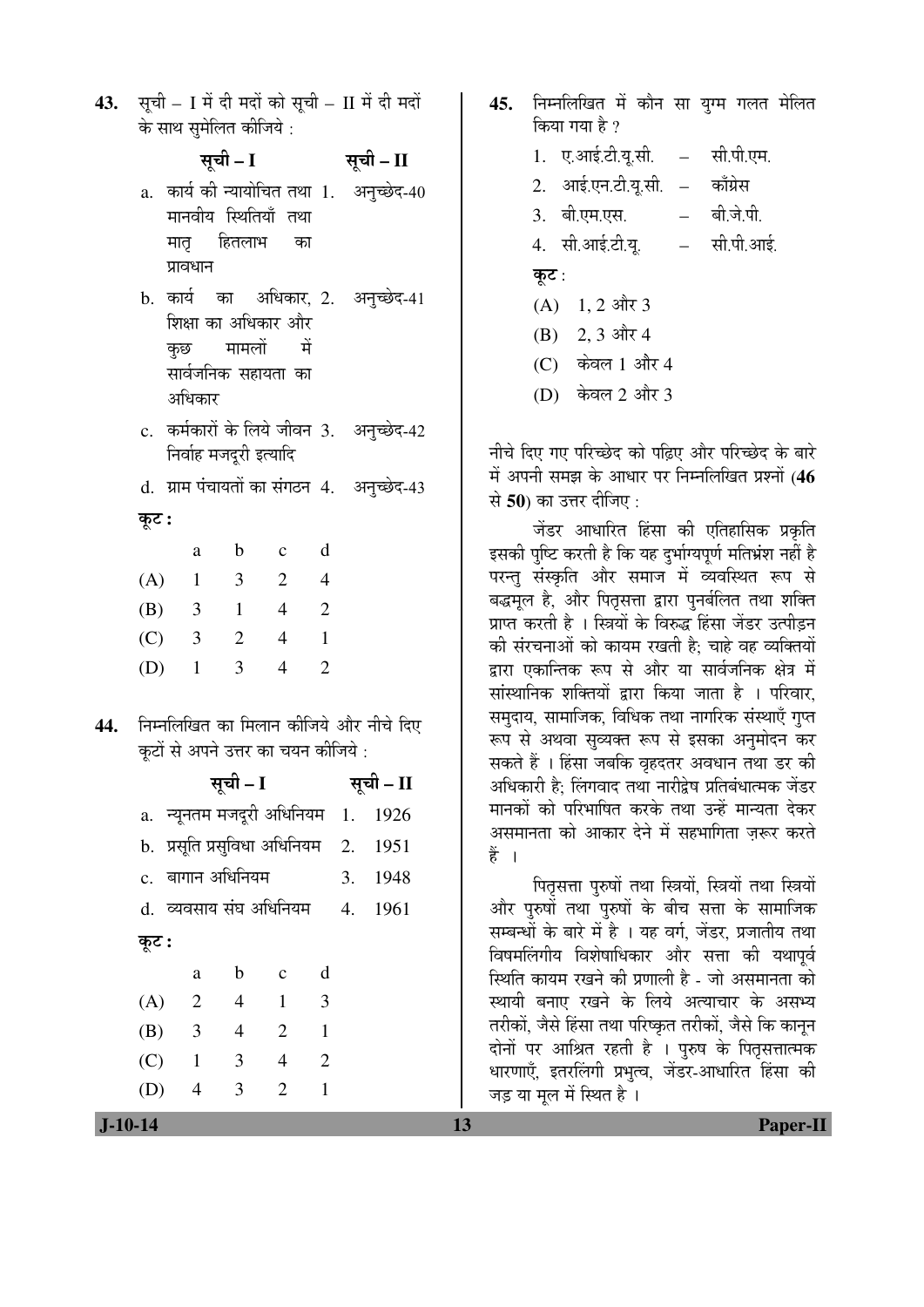Patriarchy is a structural force that influences power relations, whether they are abusive or not. Power sets the agenda for patriarchy. But, conflating it with abuse or masculinity is problematic and we need a more complex analysis of the typical power and control explanations. Feminism, which is about women claiming their rights to self-determination and equality, confronts gender conformity and aims to replace relationships of power with relationships of meaning.

 Culture is used to justify gender inequality and violence by evoking traditional cultural beliefs about how women should be treated. The defence of the culture of a place, country, religion, etc., is in fact a defence of the culture of patriarchy in that country, religion, identity; and the culture of violence everywhere. The culture of patriarchy is not static : its manifestation on an army base differs from that in a rural town; just as the culture of patriarchy in U.S. differs from that of Gulf, or India.

- **46.** The historical nature of gender-based violence confirms it as
	- I. An unfortunate aberration
	- II. Systematically entrenched culture of patriarchy
	- III. Reinforced inequalities
	- IV. All the above

#### **Codes :**

- (A) I and II are correct.
- (B) II and III are correct.
- (C) I and III are correct.
- (D) IV is correct.
- **47.** Patriarchy is about social relations of power between
	- I. Men and women
	- II. Women and women
	- III. Men and men
	- IV. All the above

## **Codes :**

- (A) I and II are correct.
- (B) II and III are correct.
- (C) III and I are correct.
- (D) IV is correct.
- **48.** Complex analysis of the typical power and control helps us to understand
	- (A) Patriarchy
	- (B) Feminism
	- (C) Both
	- (D) None
- **49.** \_\_\_\_\_\_\_\_\_ is used to justify gender inequality and violence.
	- (A) Sexism
	- (B) Culture
	- (C) Religion
	- (D) Region
- **50.** Feminism refers to
	- (A) Superior status of women
	- (B) Replacing relationships of power with relationships of meaning
	- (C) Status quo of power
	- (D) Fighting against patriarchy

**Paper-II** J-10-14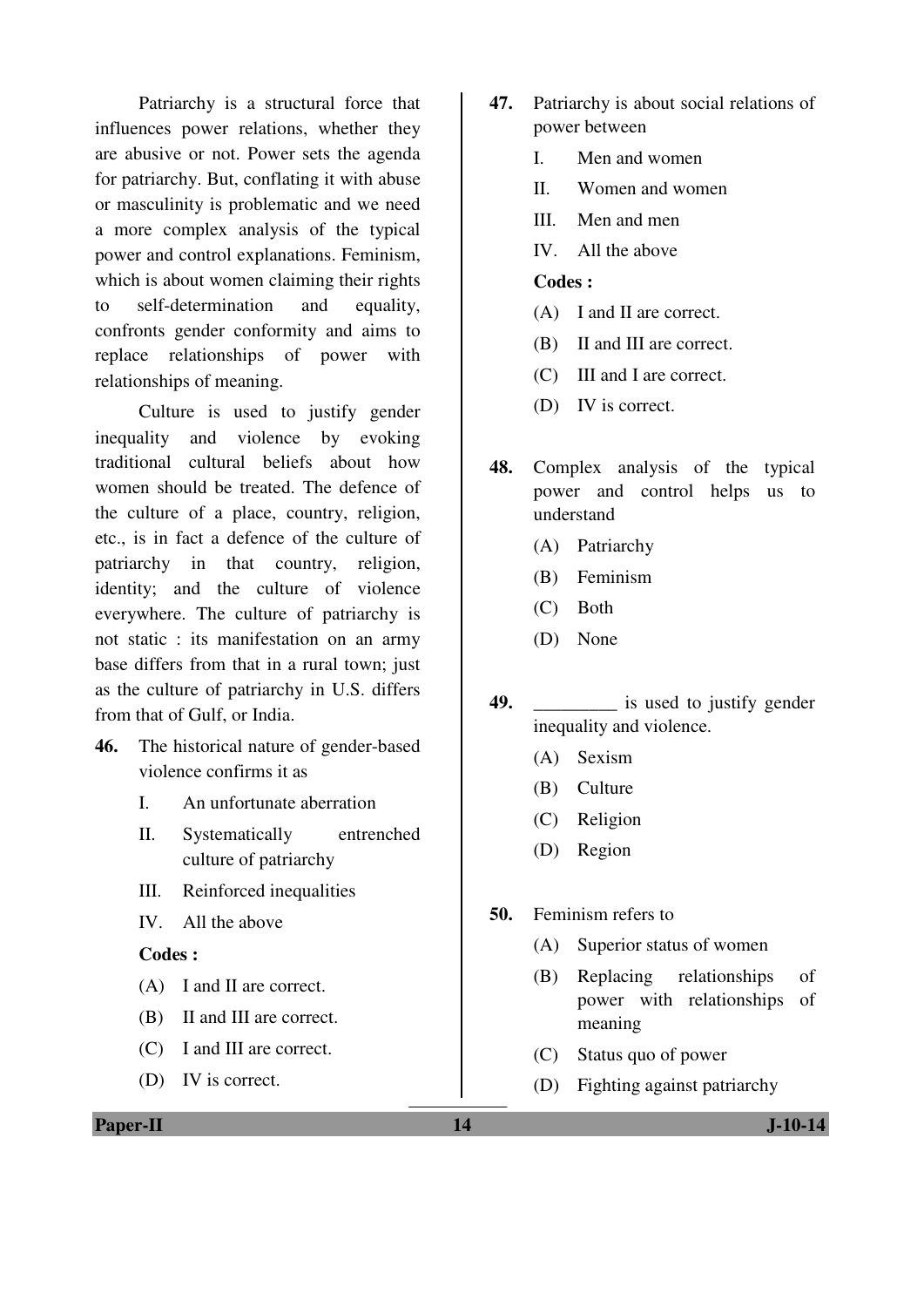पितृसत्ता संरचनात्मक बल है जो सत्ता सम्बन्धों को प्रभावित करता है. अपमानजनक है या नहीं । पितृसत्ता के लिये कार्यसुची सत्ता निर्धारित करती है । उसे दर्व्यवहार अथवा पुरुषवतता के साथ सम्मिश्रित करना समस्याजनक होता है और हमें प्रारूपिक सत्ता तथा नियन्त्रण के स्पष्टीकरणों के ज्यादा संश्लिष्ट विश्लेषण की आवश्यकता है । नारीवाद, जो स्त्रियों के द्रारा स्व-निर्णय तथा समानता के अपने अधिकारों पर दावा करने से सम्बन्ध रखता है, जेंडर समानरुपता का मुकाबला करता है और सत्ता के सम्बन्धों को अर्थपूर्ण सम्बन्धों के साथ प्रतिस्थापित करने का लक्ष्य करता है ।

<u>जेंडर असमानता तथा हिंसा को न्याय संगत</u> ठहराने के लिये संस्कृति का उपयोग किया जाता है. और यह, स्त्रियों के साथ किस प्रकार व्यवहार किया जाना चाहिए. के बारे में पारम्परिक सांस्कृतिक धारणाओं का सहारा लेकर किया जाता है । स्थान, देश, धर्म इत्यादि की रक्षा. वास्तव में. उस देश. धर्म. पहचान में पितसत्ता की संस्कृति: और समस्त जगहों पर हिंसा की संस्कृति की रक्षा है । पितृसत्ता की संस्कृति स्थैतिक नहीं है । सैनिक अडडे पर उसका प्रकटीकरण ग्रामीण कस्बे में उसके प्रकटीकरण से भिन्न होता है: ठीक उसी तरह जैसे कि यू.एस. में पितृसत्ता की संस्कृति गल्फ (खाडी), अथवा भारत में संस्कृति से भिन्न होती है)।

- **46.** जेंडर आधारित हिंसा की एतिहासिक प्रकृति किसकी पुष्टि करती है ?
	- I. दर्भाग्यपर्ण मतिभ्रंश
	- II. पितृसत्ता की व्यवस्थित रूप से बद्धमल संस्कृति
	- III. पुनर्बलित असमानताएँ
	- IV. उपर्युक्त सभी
	- कूट:
	- $(A)$  I और II सही हैं।
	- $(B)$  II और III सही हैं।
	- (C) I और III सही हैं।
	- (D) IV सही है।
- 47. पितसत्ता निम्नलिखित में से किसके बीच सत्ता के सामाजिक सम्बन्धों से सम्बन्धित है ?
	- I. परुष और स्त्रियाँ
	- II. स्त्रियाँ और स्त्रियाँ
	- III. पुरुष और पुरुष
	- IV. उपर्युक्त सभी
	- कुट:
	- $(A)$  I और II सही हैं।
	- $(B)$  II और III सही हैं।
	- $(C)$  III और I सही हैं।
	- (D) IV सही है।
- 48. ∑प्रारूपिक सत्ता तथा नियन्त्रण का जटिल विश्लेषण हमें क्या समझने में सहायता करता है ?
	- $(A)$  पितृसत्ता
	- $(B)$  नारीवाद
	- $(C)$  दोनों  $(A)$  और  $(B)$
	- $(D)$  कोई नहीं
- **49.** जेंडर असमानता तथा हिंसा को न्यायसंगत डहराने के लिये किसका उपयोग किया जाता है ?
	- $(A)$  लिंगवाद
	- (B) संस्कृति
	- $(C)$  धर्म
	- (D) क्षेत्र
- **50.** नारीवाद किससे सम्बन्धित है ?
	- (A) स्त्रियों की उच्चतर प्रस्थिति
	- (B) सत्ता के सम्बन्धों का अर्थपर्ण सम्बन्धों के साथ प्रतिस्थापन
	- (C) सत्ता की यथापूर्व स्थिति
	- (D) पितृसत्ता के विरुद्ध लड़ाई